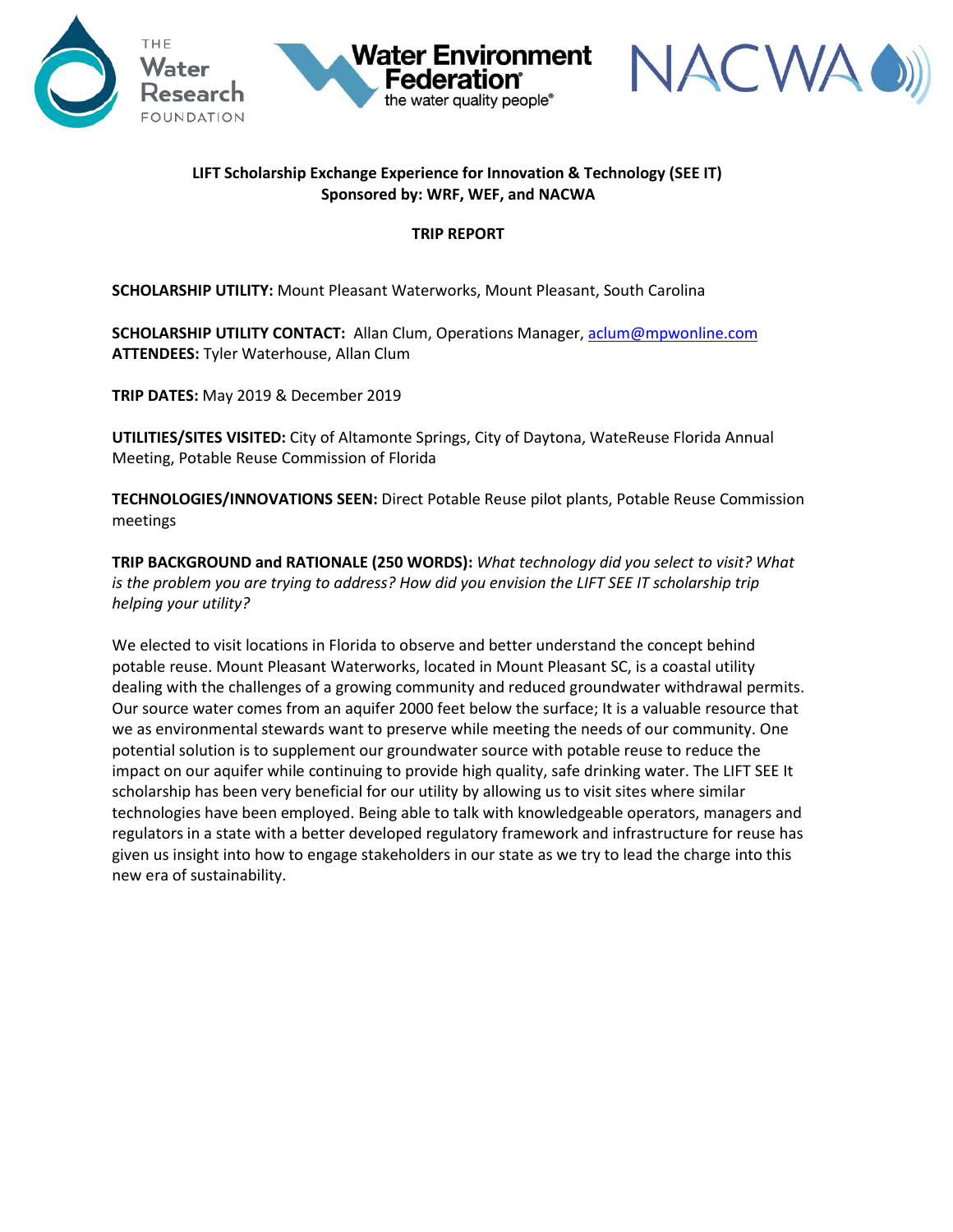





# **TRIP SUMMARY:**

## *Why did you select the specific utility and technology for the visit?*

- We selected the utilities visited based on proximity and compatibility with our own interests in direct potable reuse (DPR) and Indirect Potable Reuse (IPR). Both Altamonte Springs and Daytona own and operate pilot projects similar in cost and size to what Mount Pleasant Waterworks (MPW) is investigating. The Altamonte Springs plant is smaller than our projected pilot and utilizes an Ozone/BAF based system. The Daytona pilot is larger than Altamonte Springs and utilizes UF/RO membranes as their main treatment stages which are similar to the current technology MPW utilizes for groundwater treatment. We found it helpful to see and discuss both options with the respective utilities.
- We also decided to attend two Potable Reuse Commission (PRC) meetings while we were in Florida. The information and insight gained from talking to utilities and stakeholders which are already engaging the legislature and regulators to advance potable reuse in Florida was very valuable. We hope that the information gained can be applied to help advance the process in South Carolina.

## *Based on your visit, do you think this technology/approach works for your utility?*

• Yes. MPW currently operates four reverse osmosis treatment plants to produce drinking water. Our operations staff is very familiar with advanced treatment techniques and could quickly adjust to the new technologies we visited.

### *How useful was the trip in your decision making process?*

• Both trips were very useful in our decision-making process. As a result of the trips, MPW has engaged an engineering firm to conduct a feasibility study and benchtop pilot testing for direct potable reuse. Another important component of the trip was to evaluate the public outreach and project branding strategies that each utility employed. We feel it is critical to the success of the project to keep our customers informed. We gained valuable information about the implementation of different public relations strategies and what might work for our service area.

### *What were some of the trip highlights and takeaways?*

- Some of our greatest highlights and takeaways were:
	- o DPR may be a more viable option for MPW than IDR.
	- o Public outreach and project branding strategies will be critical for success in our community.
	- $\circ$  Communications with all stakeholders and regulators is key to a successful implementation.
	- $\circ$  Extended duration pilot studies allow the opportunity for community education and acceptance. Don't rush the implementation process.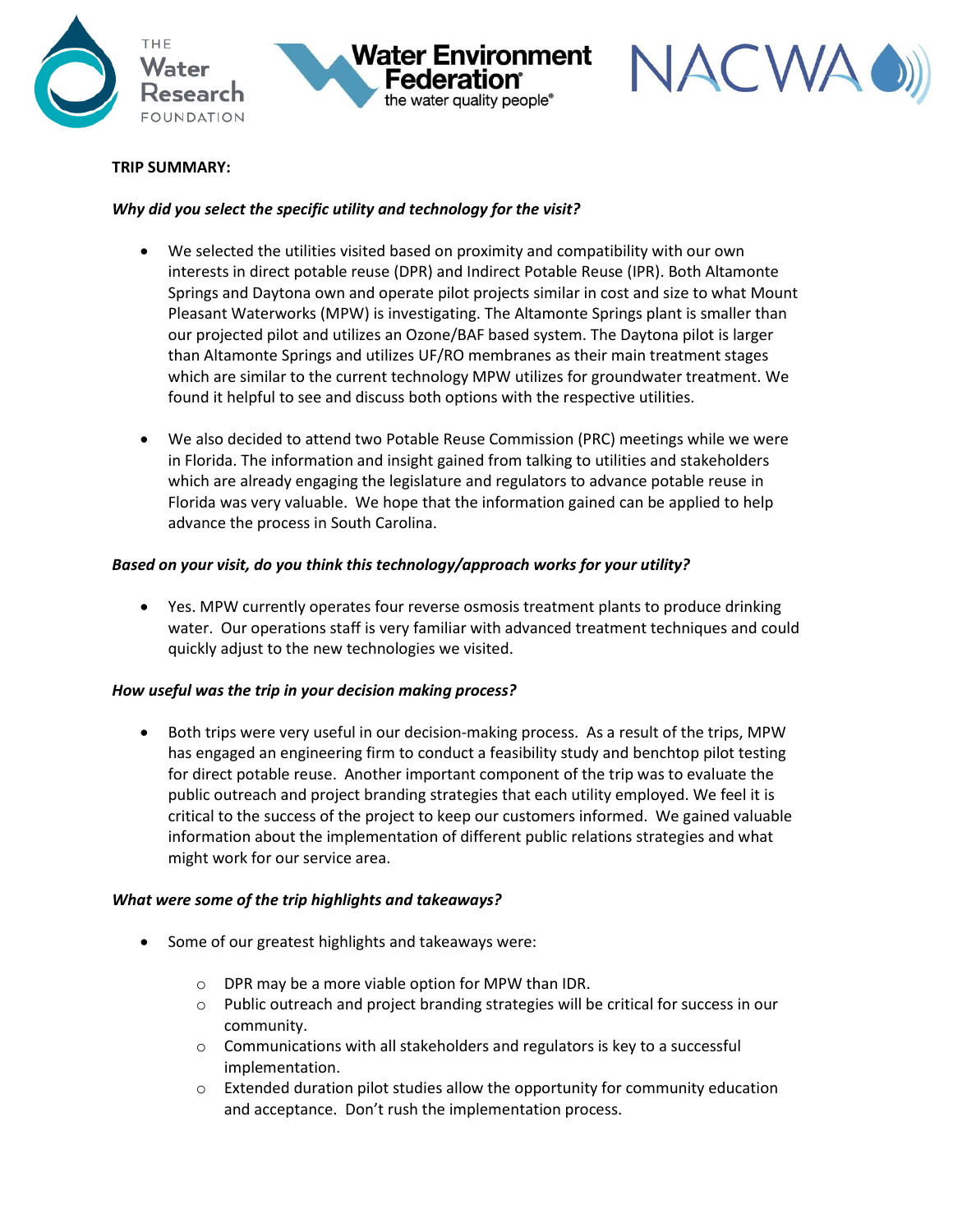